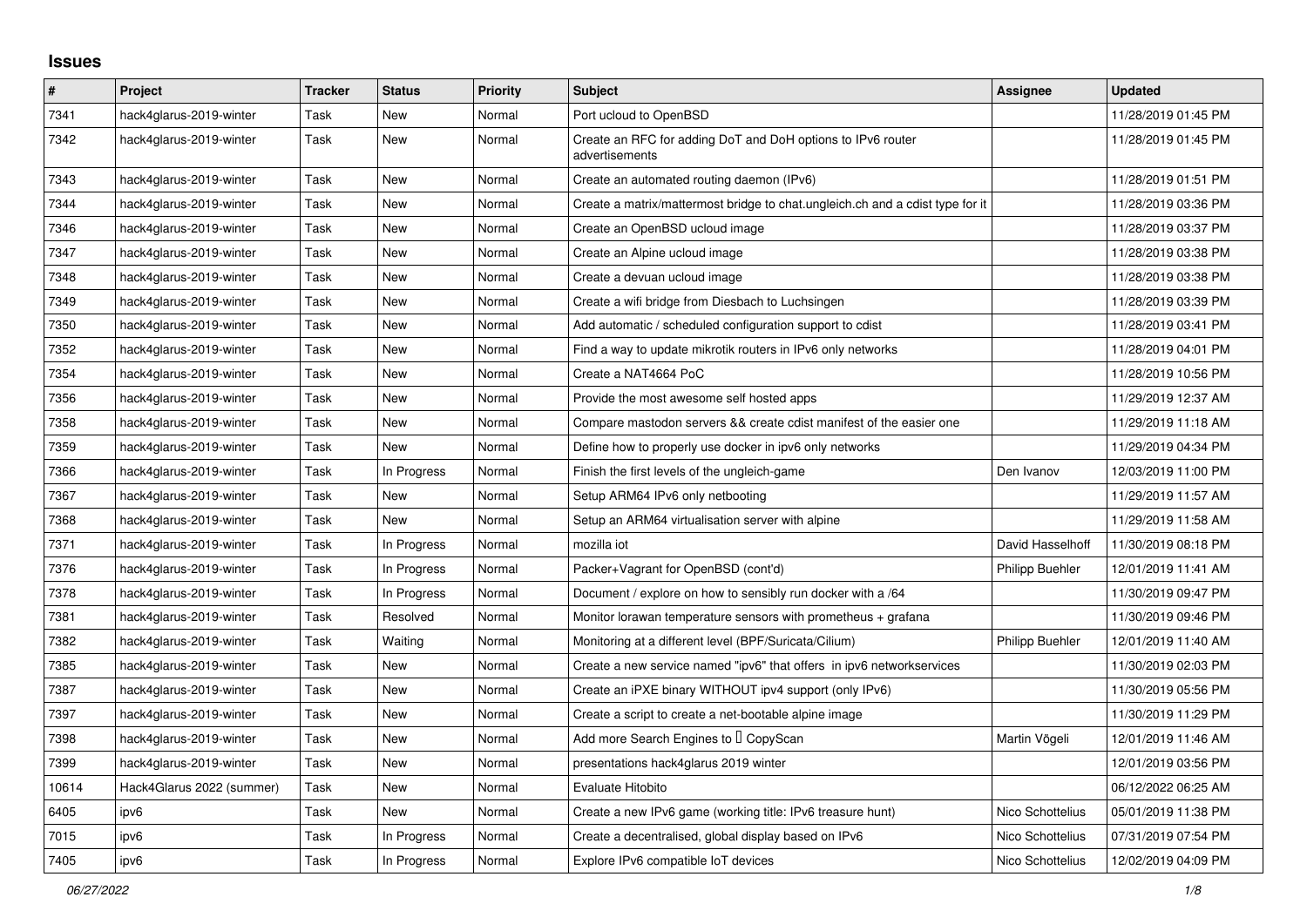| $\vert$ # | Project             | <b>Tracker</b> | <b>Status</b> | <b>Priority</b> | Subject                                                                                                      | <b>Assignee</b>  | <b>Updated</b>      |
|-----------|---------------------|----------------|---------------|-----------------|--------------------------------------------------------------------------------------------------------------|------------------|---------------------|
| 7523      | ipv6                | Task           | New           | Normal          | TCP/UDP Services supported by IP4-to-IP6 incoming proxy and NAT64<br>outgoing gateway                        | Moris Jones      | 01/05/2020 04:02 PM |
| 7566      | ipv6                | Task           | Feedback      | Normal          | Outgoing SMTP smarthost                                                                                      | Nico Schottelius | 01/10/2020 09:44 PM |
| 7568      | ipv6                | Task           | New           | Normal          | Incoming SMTP IPv4 proxy                                                                                     | Nico Schottelius | 01/31/2022 01:09 PM |
| 7569      | ipv6                | Task           | New           | Normal          | IPv6 only DNS                                                                                                | Nico Schottelius | 01/05/2020 04:12 PM |
| 7570      | ipv6                | Task           | Seen          | Normal          | Add more questions and answers to official FAQ                                                               | Sanghee Kim      | 01/08/2020 11:29 AM |
| 7573      | ipv6                | Task           | <b>New</b>    | Normal          | Spamlike message filtering                                                                                   | Nico Schottelius | 01/06/2020 12:15 PM |
| 7574      | ipv6                | Task           | New           | Normal          | Create and setup VM for prototype Smarthost                                                                  | Nico Schottelius | 01/06/2020 12:19 PM |
| 7704      | ipv6                | Task           | In Progress   | Normal          | Regular vendor pings (1x/month) for IPv6 compatibility                                                       | Nico Schottelius | 02/08/2020 08:25 PM |
| 8094      | ipv6                | Task           | In Progress   | Normal          | Test ubiquiti UAP-AC-Lite, UAP-AC-LR and UAP-AC-Pro-Gen2 in IPv6<br>only networks                            | Nico Schottelius | 05/31/2020 06:40 PM |
| 8235      | ipv6                | Task           | In Progress   | Normal          | Fix software to bind on IPv6 by default                                                                      | Nico Schottelius | 06/29/2020 10:39 PM |
| 8236      | ipv6                | Task           | <b>New</b>    | Normal          | Modify python3 -m http.server to bind to IPv6 by default                                                     | Mondi Ravi       | 06/29/2020 10:45 PM |
| 8237      | ipv6                | Task           | New           | Normal          | Modify flask to bind on IPv6 by default                                                                      | Nico Schottelius | 06/29/2020 10:41 PM |
| 8238      | ipv6                | Task           | <b>New</b>    | Normal          | Modify nodejs to bind on IPv6 by default                                                                     | Nico Schottelius | 06/29/2020 10:42 PM |
| 10238     | ipv6                | Task           | Waiting       | Normal          | ipv6-only DNS setup is misleading and misconfigured                                                          | Nico Schottelius | 01/31/2022 01:36 PM |
| 10239     | ipv6                | Task           | New           | Normal          | Recursive DNS, visible on IPv4, acting as a proxy to enable visibility of<br>data from IPv6 only DNS servers |                  | 01/31/2022 01:49 PM |
| 5753      | Open Infrastructure | Task           | <b>New</b>    | Normal          | Create Linux beginners guide                                                                                 |                  | 05/01/2019 11:32 AM |
| 5882      | Open Infrastructure | Task           | In Progress   | Normal          | Document the netboot setup                                                                                   | Nico Schottelius | 10/25/2018 08:47 PM |
| 5928      | Open Infrastructure | Task           | <b>New</b>    | Normal          | Introduce API support for VM handling: create and delete operation (and<br>maybe image upload)               | Nico Schottelius | 11/01/2018 04:28 PM |
| 5929      | Open Infrastructure | Task           | <b>New</b>    | Normal          | Add public kubernetes support                                                                                | Nico Schottelius | 11/01/2018 04:29 PM |
| 6049      | Open Infrastructure | Task           | New           | Normal          | Publish / document our Kubernetes / IPv6 experiences                                                         | Nico Schottelius | 11/11/2018 09:13 PM |
| 6052      | Open Infrastructure | Task           | Seen          | Normal          | Document IPv6 routing service                                                                                | Nico Schottelius | 11/11/2018 11:51 PM |
| 6071      | Open Infrastructure | Task           | In Progress   | Normal          | [user request] Checkout how to enable AES-NI or PCLMULQDQ CPU<br>features                                    | Jin-Guk Kwon     | 12/29/2018 12:53 PM |
| 6255      | Open Infrastructure | Task           | In Progress   | Normal          | Find the right settings for kubernetes in ipv6 only settings                                                 | Nico Schottelius | 12/23/2018 11:14 PM |
| 6258      | Open Infrastructure | Task           | In Progress   | Normal          | Expose IPv6 vs. IPv4 statistics publicly                                                                     | Nico Schottelius | 12/23/2018 07:03 PM |
| 6262      | Open Infrastructure | Task           | New           | Normal          | [user request] Warn users what happens on VM delete / make it more clear   Mondi Ravi<br>to users            |                  | 12/29/2018 12:53 PM |
| 6279      | Open Infrastructure | Task           | Seen          | High            | Implement different payment cycles for VMs                                                                   | Mondi Ravi       | 06/24/2019 07:43 PM |
| 6310      | Open Infrastructure | Task           | Waiting       | Normal          | [user request] Add OpenBSD images                                                                            | Nico Schottelius | 06/28/2019 11:46 PM |
| 6326      | Open Infrastructure | Task           | New           | Normal          | [user request] Support SEPA payments for VMs/Storage                                                         | Amal Elshihaby   | 08/09/2021 03:22 PM |
| 6395      | Open Infrastructure | Task           | New           | Normal          | Add a FreeBSD NOINET image for ipv6onlyhosting.com                                                           |                  | 05/01/2019 10:59 AM |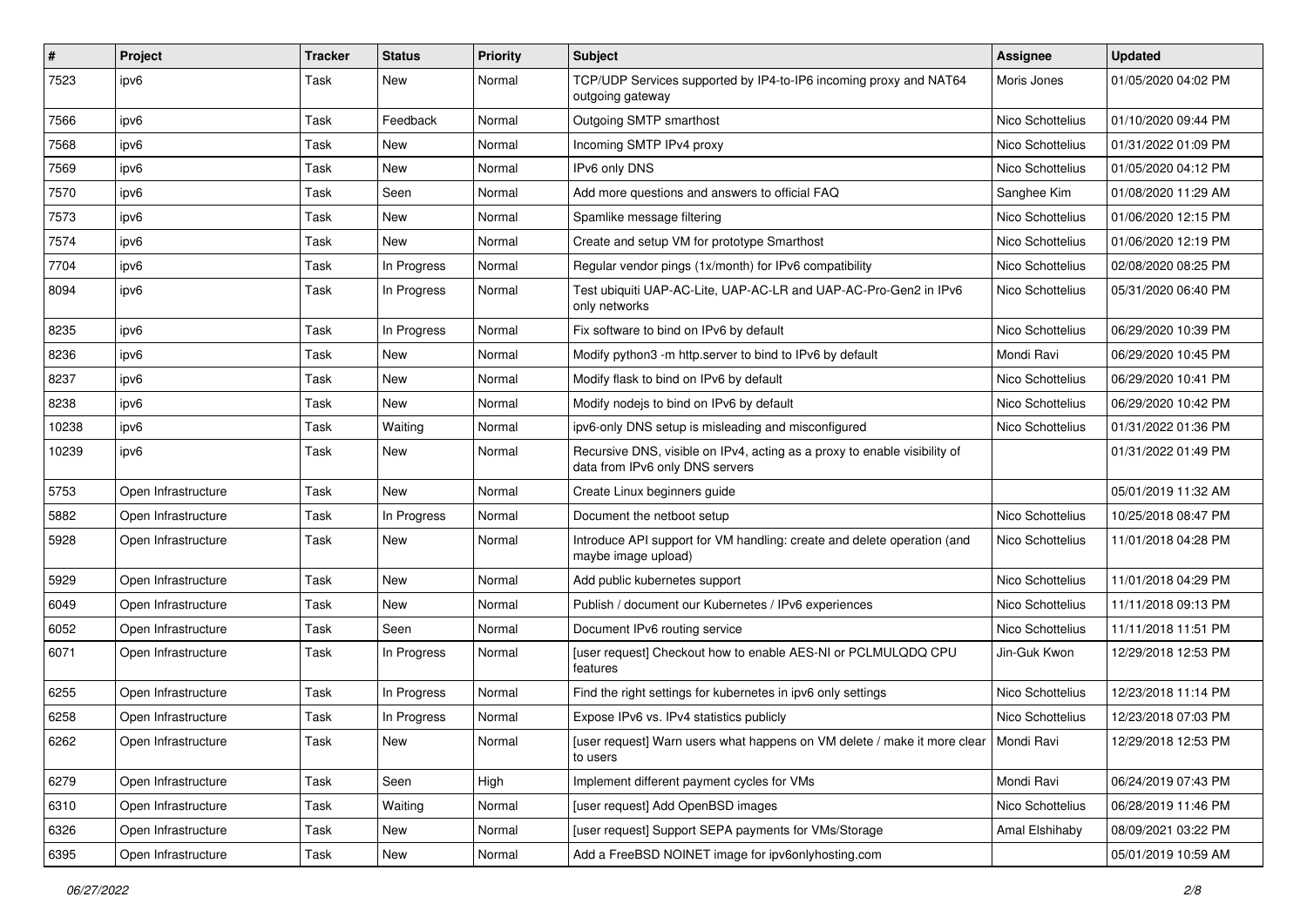| $\vert$ # | Project             | <b>Tracker</b> | <b>Status</b> | <b>Priority</b> | Subject                                                                           | <b>Assignee</b>       | <b>Updated</b>      |
|-----------|---------------------|----------------|---------------|-----------------|-----------------------------------------------------------------------------------|-----------------------|---------------------|
| 6406      | Open Infrastructure | Task           | New           | Normal          | Document our LDAP setup and make it publicly available                            | Nico Schottelius      | 01/19/2021 12:48 PM |
| 6414      | Open Infrastructure | Task           | New           | Normal          | Expose the console of the VM to the users (noVNC or spice)                        | Mondi Ravi            | 06/25/2019 06:49 PM |
| 6435      | Open Infrastructure | Task           | Feedback      | High            | Improvements for IPv6.work v1.0                                                   | Nico Schottelius      | 03/19/2019 05:16 AM |
| 6437      | Open Infrastructure | Task           | New           | Normal          | build opennebula ARM64 Packages                                                   |                       | 05/01/2019 11:33 AM |
| 6465      | Open Infrastructure | Task           | In Progress   | High            | Expire the password reset link [datacenterlight, dynamicweb]                      | Mondi Ravi            | 07/15/2019 01:34 PM |
| 6466      | Open Infrastructure | Task           | New           | Normal          | Fix the link in the password reset E-Mail [dynamicweb]                            | William<br>Colmenares | 06/26/2019 04:28 PM |
| 6467      | Open Infrastructure | Task           | New           | Low             | Add 2FA as an optional login security measurement                                 | William<br>Colmenares | 03/19/2019 01:42 PM |
| 6468      | Open Infrastructure | Task           | New           | Normal          | When creating an account: Explain to the user that they get an activation<br>mail | William<br>Colmenares | 06/25/2019 05:31 PM |
| 6541      | Open Infrastructure | Task           | In Progress   | Normal          | Monitor fans and power supplies                                                   | Nico Schottelius      | 01/19/2021 12:48 PM |
| 6693      | Open Infrastructure | Task           | In Progress   | Normal          | Document internal networking support, console features, floating IP options       | Nico Schottelius      | 05/16/2019 03:55 PM |
| 6696      | Open Infrastructure | Task           | New           | Normal          | Update documentation / instructions on how to login to a new VM                   | Nico Schottelius      | 05/17/2019 11:03 AM |
| 6708      | Open Infrastructure | Task           | New           | Normal          | Create infrastructure usable for IPv6 workshops                                   | Nico Schottelius      | 05/19/2019 07:34 PM |
| 6712      | Open Infrastructure | Task           | New           | Normal          | Rework public key management on the DCL website                                   |                       | 05/20/2019 09:27 PM |
| 6720      | Open Infrastructure | Task           | New           | Normal          | Create a proxy to reduce latency of package downloads                             |                       | 05/22/2019 04:22 PM |
| 6727      | Open Infrastructure | Task           | New           | Normal          | Create a terraform provider                                                       |                       | 05/23/2019 04:12 PM |
| 6762      | Open Infrastructure | Task           | New           | High            | Allow IPv6 only hosts to properly send emails to IPv4 only hosts                  | Nico Schottelius      | 06/03/2019 04:18 PM |
| 6763      | Open Infrastructure | Task           | Seen          | Normal          | Mirror debian (maybe from / with help of debian.ethz.ch)                          | Yury Komarov          | 06/18/2019 03:13 PM |
| 6780      | Open Infrastructure | Task           | New           | Normal          | Create an RFC for ungleich-otp                                                    | Mondi Ravi            | 06/08/2019 05:07 PM |
| 6794      | Open Infrastructure | Task           | In Progress   | Urgent          | Find out why request tracker crashes from time to time and fix it                 | Yury Komarov          | 07/08/2019 03:33 PM |
| 6857      | Open Infrastructure | Task           | In Progress   | Normal          | Create ucloud-firewall                                                            | Nico Schottelius      | 07/01/2020 11:46 AM |
| 6869      | Open Infrastructure | Task           | In Progress   | High            | Challenge OpenStack and OpenNebula with ucloud                                    | Nico Schottelius      | 08/09/2021 03:20 PM |
| 6877      | Open Infrastructure | Task           | In Progress   | High            | Start the first VMs on place9 cluster using ucloud (ucloud v1)                    | Nico Schottelius      | 08/30/2019 12:09 PM |
| 6897      | Open Infrastructure | Task           | In Progress   | Normal          | Create ucloud-image service                                                       |                       | 12/01/2020 02:48 PM |
| 6899      | Open Infrastructure | Task           | In Progress   | Normal          | Create ucloud-file-scan service                                                   |                       | 12/01/2020 02:43 PM |
| 6900      | Open Infrastructure | Task           | In Progress   | Normal          | Allow creating an image from a file in ucloud-api and ucloud-cli                  |                       | 12/01/2020 02:43 PM |
| 6903      | Open Infrastructure | Task           | Seen          | Normal          | Create a cdist type for files.datacenterlight.ch                                  | Nico Schottelius      | 06/11/2020 09:34 AM |
| 6904      | Open Infrastructure | Task           | In Progress   | Normal          | Implement ucloud-image-store management                                           |                       | 12/01/2020 02:43 PM |
| 6908      | Open Infrastructure | Task           | In Progress   | Normal          | ucloud v2 features                                                                | Nico Schottelius      | 10/25/2019 12:58 PM |
| 6915      | Open Infrastructure | Task           | Seen          | Normal          | Introduce host status' and over/underbooking constraints                          |                       | 12/01/2020 02:43 PM |
| 6919      | Open Infrastructure | Task           | New           | Normal          | Define incident / downtime notification channels and reaction times               | Nico Schottelius      | 07/02/2019 07:18 PM |
| 6931      | Open Infrastructure | Task           | In Progress   | Normal          | ucloud-host                                                                       | Nico Schottelius      | 09/28/2019 04:35 PM |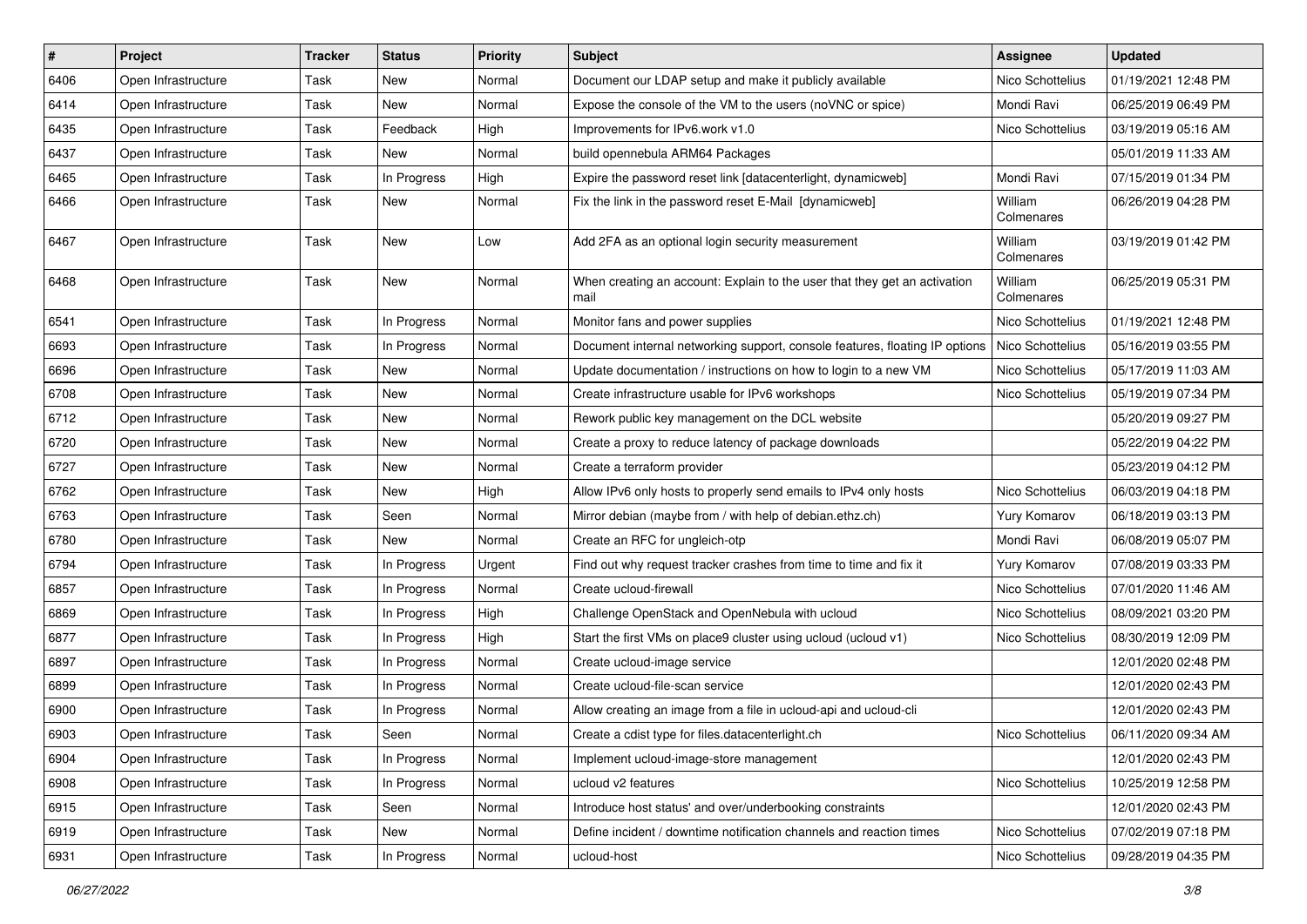| $\pmb{\#}$ | Project             | <b>Tracker</b> | <b>Status</b> | <b>Priority</b> | <b>Subject</b>                                                                                | <b>Assignee</b>  | <b>Updated</b>      |
|------------|---------------------|----------------|---------------|-----------------|-----------------------------------------------------------------------------------------------|------------------|---------------------|
| 6980       | Open Infrastructure | Task           | New           | Normal          | Research and publish how we deal / have to deal with court orders and<br>foreign authorities  | Sanghee Kim      | 07/19/2019 12:12 PM |
| 6989       | Open Infrastructure | Task           | Seen          | Normal          | Research LEETSPEAK websites                                                                   | Jason Kim        | 07/22/2019 11:30 AM |
| 6995       | Open Infrastructure | Task           | New           | Normal          | ucloud-pay v1: Implement payment support into ucloud                                          |                  | 07/24/2019 05:39 PM |
| 6996       | Open Infrastructure | Task           | <b>New</b>    | Normal          | ucloud-pay v2: add support for retrieving payments from ZKB                                   |                  | 07/24/2019 05:40 PM |
| 7009       | Open Infrastructure | Task           | In Progress   | Normal          | Find out why Alpine Linux hangs at boot when it does not have a link on a<br>device with dhcp | Nico Schottelius | 07/30/2019 08:02 PM |
| 7010       | Open Infrastructure | Task           | Waiting       | Normal          | Fix Alpine Linux installer to support serial && push it upstream                              |                  | 06/11/2020 09:35 AM |
| 7033       | Open Infrastructure | Task           | New           | Normal          | [dynamicweb] Payment fails without a proper message                                           |                  | 08/07/2019 06:20 PM |
| 7044       | Open Infrastructure | Task           | <b>New</b>    | Normal          | Document IPv6 only NAT64 enabled client network issues                                        | Nico Schottelius | 08/13/2019 10:47 AM |
| 7053       | Open Infrastructure | Task           | New           | Normal          | Make nodejs/npm work on IPv6 only hosts                                                       |                  | 08/16/2019 10:52 AM |
| 7086       | Open Infrastructure | Task           | New           | Normal          | [dynamicweb]Expose password reset option in the user dashboard                                | Sanghee Kim      | 08/26/2019 02:29 PM |
| 7087       | Open Infrastructure | Task           | New           | Normal          | [dynamicweb] Remove password in email and replace it with a link to set it<br>via dashboard   |                  | 08/26/2019 01:57 PM |
| 7089       | Open Infrastructure | Task           | <b>New</b>    | Normal          | [dynamicweb] Implement 2FA in dynamicweb with ungleich-otp                                    | Mondi Ravi       | 08/26/2019 01:59 PM |
| 7117       | Open Infrastructure | Task           | New           | Normal          | Make ungleich-otp better usable for the public                                                | Nico Schottelius | 09/05/2019 01:55 PM |
| 7122       | Open Infrastructure | Task           | Resolved      | Normal          | Setup production etcd cluster in place6                                                       | Nico Schottelius | 01/19/2021 12:48 PM |
| 7125       | Open Infrastructure | Task           | Feedback      | Normal          | Implement "ordering" and "products" with ucloud                                               | Nico Schottelius | 09/28/2019 04:36 PM |
| 7135       | Open Infrastructure | Task           | Seen          | Normal          | Monitor nginx status codes in prometheus                                                      | Jin-Guk Kwon     | 10/04/2019 03:37 PM |
| 7136       | Open Infrastructure | Task           | Seen          | Normal          | Create Git submodules                                                                         | Jin-Guk Kwon     | 10/04/2019 03:37 PM |
| 7138       | Open Infrastructure | Task           | In Progress   | Normal          | Nico's open / next points for ucloud                                                          | Nico Schottelius | 10/06/2019 07:22 AM |
| 7153       | Open Infrastructure | Task           | In Progress   | Normal          | Experiment with full routing tables                                                           | Nico Schottelius | 09/17/2019 05:24 PM |
| 7174       | Open Infrastructure | Task           | In Progress   | Normal          | Port the current blog's design to lektor (staticcms)                                          | Mondi Ravi       | 10/03/2019 03:18 AM |
| 7178       | Open Infrastructure | Task           | In Progress   | Normal          | Replace routers: router1.place5, router2.place5, router1.place6,<br>router2.place6            | Nico Schottelius | 08/09/2021 03:19 PM |
| 7179       | Open Infrastructure | Task           | Waiting       | Normal          | Add Slowdown/Cooldown in TOTP verification/serializer                                         | Nico Schottelius | 09/30/2019 11:51 AM |
| 7184       | Open Infrastructure | Task           | Feedback      | Normal          | Create a mailing list for maintenance notifications                                           | Sanghee Kim      | 10/18/2019 08:16 PM |
| 7185       | Open Infrastructure | Task           | Seen          | Normal          | Setup network monitoring system on new off-site VPS                                           | Nico Schottelius | 06/11/2020 09:36 AM |
| 7186       | Open Infrastructure | Task           | New           | Normal          | Add support for general VPN including IPv4                                                    | Sanghee Kim      | 01/13/2020 06:37 PM |
| 7187       | Open Infrastructure | Task           | Resolved      | Normal          | Configure prometheus blackbox exporter to monitor heise.de via IPv4 and<br>IP <sub>v6</sub>   | Nico Schottelius | 01/19/2021 12:48 PM |
| 7190       | Open Infrastructure | Task           | Seen          | Normal          | Add mdadm monitoring via prometheus                                                           | Jin-Guk Kwon     | 10/04/2019 03:36 PM |
| 7201       | Open Infrastructure | Task           | In Progress   | Normal          | Test BGP based virtual ip                                                                     | Nico Schottelius | 10/03/2019 04:30 PM |
| 7205       | Open Infrastructure | Task           | In Progress   | Normal          | Try 1: Installing ucloud on Arch Linux                                                        | Nico Schottelius | 10/10/2019 07:37 PM |
| 7206       | Open Infrastructure | Task           | In Progress   | Normal          | Create ucloud page under ungleich.ch/ucloud                                                   | Nico Schottelius | 10/10/2019 06:41 PM |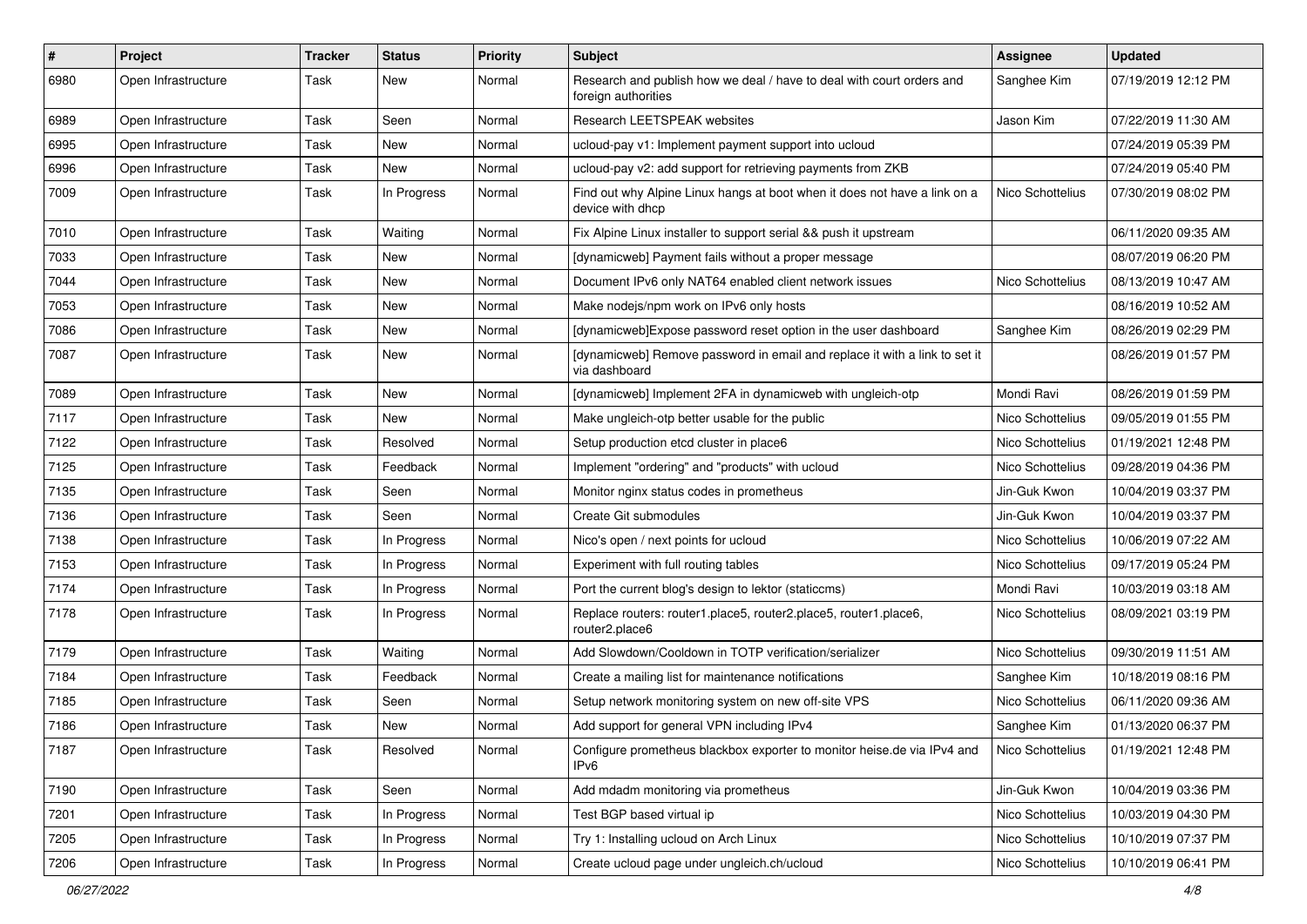| #    | Project             | <b>Tracker</b> | <b>Status</b> | <b>Priority</b> | Subject                                                                   | <b>Assignee</b>    | <b>Updated</b>      |
|------|---------------------|----------------|---------------|-----------------|---------------------------------------------------------------------------|--------------------|---------------------|
| 7207 | Open Infrastructure | Task           | Feedback      | Normal          | Change/add etcd backend to ungleich-otp and rename it to uotp             | Nico Schottelius   | 10/09/2019 12:17 PM |
| 7229 | Open Infrastructure | Task           | New           | Normal          | Make __ letsencrypt_nginx_cert to work on alpine                          |                    | 10/14/2019 12:23 PM |
| 7242 | Open Infrastructure | Task           | In Progress   | Normal          | Test active-active IPv6/IPv4 configurations on routers                    | Nico Schottelius   | 10/20/2019 05:10 PM |
| 7249 | Open Infrastructure | Task           | Seen          | Normal          | Merge ucloud components into one repository                               | Nico Schottelius   | 10/25/2019 12:50 PM |
| 7278 | Open Infrastructure | Task           | In Progress   | Normal          | Define how networking works in ucloud                                     | Nico Schottelius   | 10/31/2019 09:19 AM |
| 7284 | Open Infrastructure | Task           | In Progress   | Normal          | router1.place6 phase back in                                              | Nico Schottelius   | 06/15/2020 11:04 AM |
| 7285 | Open Infrastructure | Task           | In Progress   | Normal          | Flows to implement and do document for go live (parent)                   | Nico Schottelius   | 08/09/2021 03:20 PM |
| 7287 | Open Infrastructure | Task           | New           | Normal          | Flow 2: As a user I want to order an IPv6 only VM (via cli) (existing OS) |                    | 12/01/2020 02:43 PM |
| 7288 | Open Infrastructure | Task           | New           | Normal          | Flow 3: As a user I want to order a VM with my own OS (IPv6 only)         |                    | 12/01/2020 02:43 PM |
| 7289 | Open Infrastructure | Task           | <b>New</b>    | Normal          | Flow 4: As a user I want to have a dualstack reachable VM                 |                    | 12/01/2020 02:43 PM |
| 7290 | Open Infrastructure | Task           | New           | Normal          | Flow 5: as a user I want to map an IPv4 address to another VM             |                    | 12/01/2020 02:43 PM |
| 7291 | Open Infrastructure | Task           | New           | Normal          | Flow 6: as a sysadmin I want to know / install all requirements           | Nico Schottelius   | 11/02/2019 12:53 AM |
| 7292 | Open Infrastructure | Task           | New           | Normal          | Flow 7: as a sysadmin I want to be able to migrate VMs                    |                    | 12/01/2020 02:43 PM |
| 7293 | Open Infrastructure | Task           | New           | Normal          | Flow 8: As a user I want to be able to order a new network and use it     |                    | 12/01/2020 02:43 PM |
| 7294 | Open Infrastructure | Task           | New           | Normal          | Flow 9: as a user I want to have an overview of my spendings and bills    | Mondi Ravi         | 11/02/2019 12:59 AM |
| 7295 | Open Infrastructure | Task           | New           | Normal          | Flow 10: as a sysadmin, I want to be able to see statistics               |                    | 12/01/2020 02:43 PM |
| 7401 | Open Infrastructure | Task           | New           | Normal          | Create ucloud package for python/alpine                                   |                    | 12/01/2020 02:43 PM |
| 7402 | Open Infrastructure | Task           | Feedback      | Normal          | Reproduce issues in ucloud-pay                                            | Mondi Ravi         | 12/05/2019 12:22 PM |
| 7403 | Open Infrastructure | Task           | New           | Normal          | Create customer friendly guide for ucloud                                 |                    | 12/01/2020 02:43 PM |
| 7427 | Open Infrastructure | Task           | In Progress   | Normal          | Rough draft to support console on our VMs                                 | Jin-Guk Kwon       | 01/13/2020 03:13 AM |
| 7456 | Open Infrastructure | Task           | New           | Normal          | Prototype support for IPv6 only mail servers                              | Nico Schottelius   | 12/10/2019 05:04 PM |
| 7503 | Open Infrastructure | Task           | New           | Normal          | Create script to create new / updated OpenBSD image for OpenNebula        |                    | 02/10/2021 09:11 AM |
| 7504 | Open Infrastructure | Task           | New           | Low             | Document OpenNebula image creation                                        |                    | 02/10/2021 09:10 AM |
| 7507 | Open Infrastructure | Task           | New           | Low             | Monitor upstream releases / security advisories                           |                    | 12/19/2019 07:41 PM |
| 7544 | Open Infrastructure | Task           | New           | Normal          | Write "beginner's guide" for datacenterlight customers                    |                    | 02/10/2021 09:07 AM |
| 7546 | Open Infrastructure | Task           | In Progress   | Normal          | VM Security based on LDAP accounts                                        | Mondi Ravi         | 01/01/2020 05:49 PM |
| 7552 | Open Infrastructure | Task           | In Progress   | Normal          | Add some non-critical traffic to router1.place6                           | Nico Schottelius   | 01/02/2020 12:47 PM |
| 7561 | Open Infrastructure | Task           | In Progress   | Normal          | Update mystrom switches to support IPv6 only networks                     | Nico Schottelius   | 01/03/2020 05:35 PM |
| 7601 | Open Infrastructure | Task           | Seen          | Normal          | Setup an SSH jump host                                                    |                    | 02/10/2021 09:04 AM |
| 7604 | Open Infrastructure | Task           | In Progress   | Normal          | Find out why ciara2 was not automatically detected to be offline          | Nico Schottelius   | 01/13/2020 07:30 PM |
| 7629 | Open Infrastructure | Task           | New           | Normal          | Add referral link system in dynamicweb (DCL, IPv6OnlyHosting etc)         | <b>Ahmed Bilal</b> | 01/20/2020 09:27 AM |
| 7649 | Open Infrastructure | Task           | In Progress   | Normal          | Sketch a VM backup & restore                                              | Ahmed Bilal        | 01/31/2020 07:16 PM |
| 7650 | Open Infrastructure | Task           | New           | Normal          | Synchronise opennebula VMs with etcd                                      | Nico Schottelius   | 01/31/2020 07:13 PM |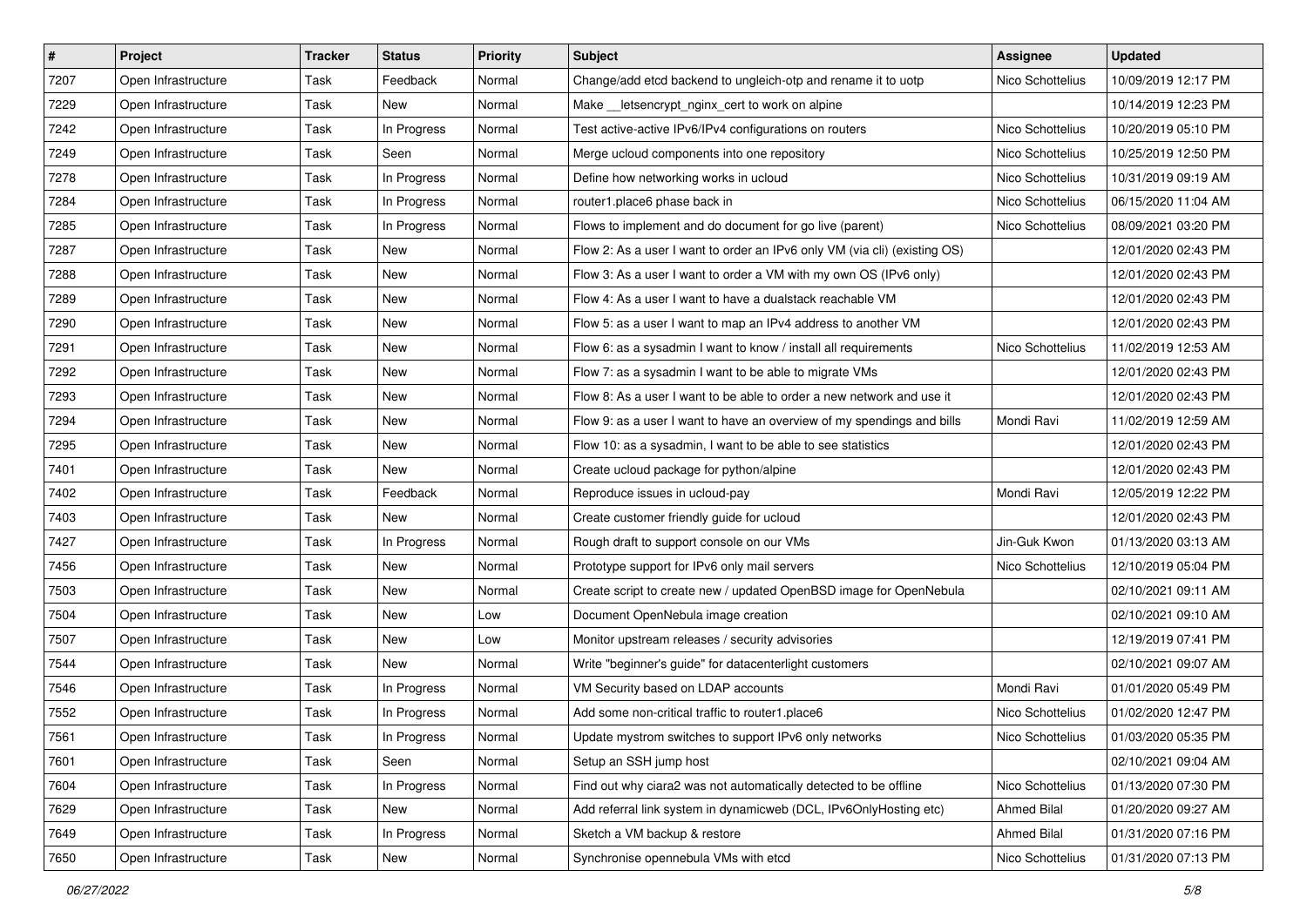| $\vert$ # | Project             | <b>Tracker</b> | <b>Status</b> | <b>Priority</b> | Subject                                                                                            | <b>Assignee</b>    | <b>Updated</b>      |
|-----------|---------------------|----------------|---------------|-----------------|----------------------------------------------------------------------------------------------------|--------------------|---------------------|
| 7654      | Open Infrastructure | Task           | New           | Normal          | Get VMs info from Opennebula and save it in etcd                                                   | <b>Ahmed Bilal</b> | 01/28/2020 10:36 AM |
| 7688      | Open Infrastructure | Task           | In Progress   | Normal          | Disable rp_filter on router2.place5 (alpine sets =1 on .all and .default)                          | Nico Schottelius   | 02/04/2020 05:28 PM |
| 7689      | Open Infrastructure | Task           | Seen          | Normal          | Update certbot on several VMs                                                                      | Nico Schottelius   | 01/19/2021 12:48 PM |
| 7757      | Open Infrastructure | Task           | Seen          | Normal          | opennebula incorrectly re-uses vncs ports                                                          | Nico Schottelius   | 02/19/2020 02:28 PM |
| 7761      | Open Infrastructure | Task           | In Progress   | Immediate       | uncloud v2                                                                                         | Nico Schottelius   | 12/18/2021 09:14 PM |
| 7777      | Open Infrastructure | Task           | Resolved      | Normal          | <b>Create Documentation of Nextcloud</b>                                                           | Nico Schottelius   | 01/19/2021 12:48 PM |
| 7876      | Open Infrastructure | Task           | In Progress   | Normal          | UI/UX improvement suggestions for matrix                                                           | Nico Schottelius   | 05/09/2020 06:32 PM |
| 7890      | Open Infrastructure | Task           | In Progress   | Normal          | test conntrack sync                                                                                | Jin-Guk Kwon       | 03/31/2020 01:17 PM |
| 7893      | Open Infrastructure | Task           | New           | Normal          | Remove TLS 1.0 and TLS 1.1 from our webhostings                                                    |                    | 03/31/2020 12:21 PM |
| 7930      | Open Infrastructure | Task           | Waiting       | Normal          | Monitoring LAN in place6                                                                           |                    | 02/10/2021 09:26 AM |
| 7937      | Open Infrastructure | Task           | New           | Normal          | Estimate the effort to create matrix web client; create minimum sample                             |                    | 12/01/2020 02:49 PM |
| 7953      | Open Infrastructure | Task           | New           | Normal          | Normalize user management                                                                          |                    | 05/02/2020 11:23 AM |
| 8069      | Open Infrastructure | Task           | Waiting       | Normal          | Investigate potential bottleneck on storage/CEPH at DCL                                            |                    | 05/29/2020 09:02 AM |
| 8111      | Open Infrastructure | Task           | In Progress   | Normal          | Monitor unbound nodes                                                                              |                    | 02/10/2021 09:21 AM |
| 8129      | Open Infrastructure | Task           | In Progress   | Normal          | Phase in AS207996 for place6                                                                       | Nico Schottelius   | 06/08/2020 11:05 AM |
| 8176      | Open Infrastructure | Task           | Seen          | Normal          | Verify/update our HSTS, SPF and starttls settings                                                  | Nico Schottelius   | 06/16/2020 02:52 PM |
| 8201      | Open Infrastructure | Task           | New           | Normal          | Setup our own NTP pool                                                                             |                    | 02/10/2021 09:20 AM |
| 8202      | Open Infrastructure | Task           | New           | Normal          | ceph upstream: ask for one more digit in ceph -s                                                   |                    | 02/10/2021 09:20 AM |
| 8421      | Open Infrastructure | Task           | In Progress   | Normal          | Setup matrix voyager bot for ungleich                                                              | Nico Schottelius   | 09/06/2020 05:56 PM |
| 8447      | Open Infrastructure | Task           | In Progress   | Normal          | Deploy POC IPv6 cluster on DCL (v202009)                                                           | Nico Schottelius   | 09/15/2020 10:24 PM |
| 8536      | Open Infrastructure | Task           | Feedback      | Normal          | Add Ubuntu 20.10 Support to DCL                                                                    | Sanghee Kim        | 10/26/2020 03:13 PM |
| 8537      | Open Infrastructure | Task           | New           | Normal          | Check whether we can support DNS wildcard with our ipv4/ipv6 proxy                                 | Jin-Guk Kwon       | 10/26/2020 01:38 PM |
| 8651      | Open Infrastructure | Task           | Seen          | Normal          | Implement floating IPs                                                                             | Jin-Guk Kwon       | 11/28/2020 08:33 PM |
| 8670      | Open Infrastructure | Task           | New           | Normal          | Turn "temper" into an openwrt upstream package                                                     |                    | 07/29/2021 08:15 PM |
| 8687      | Open Infrastructure | Task           | In Progress   | Normal          | Adjust django-hosting to run on Alpine Linux                                                       | Nico Schottelius   | 12/15/2020 11:20 AM |
| 8689      | Open Infrastructure | Task           | <b>New</b>    | Normal          | Test q-in-q multiple vlans with mikrotik <-> Linux                                                 |                    | 12/07/2021 12:48 AM |
| 8716      | Open Infrastructure | Task           | New           | Normal          | Checkout support for RNG pass through / help to VMs                                                |                    | 12/16/2020 12:53 PM |
| 8916      | Open Infrastructure | Task           | In Progress   | Normal          | Add DNS over TLS or HTTP support in DCL                                                            | Nico Schottelius   | 02/18/2021 04:21 PM |
| 9401      | Open Infrastructure | Task           | New           | Normal          | Building an IPv6 only Matrix network                                                               | Nico Schottelius   | 06/07/2021 08:10 PM |
| 9468      | Open Infrastructure | Task           | In Progress   | Normal          | Test helm kube-prometheus-stack                                                                    | Nico Schottelius   | 07/01/2021 04:00 PM |
| 9487      | Open Infrastructure | Task           | In Progress   | Normal          | Migrate our ceph clusters into rook                                                                | Nico Schottelius   | 07/08/2021 11:35 PM |
| 9516      | Open Infrastructure | Task           | New           | Normal          | Add proxy protocol support for IPv4<->IPv6 proxies to enable client IP<br>information pass through | Nico Schottelius   | 07/17/2021 07:43 PM |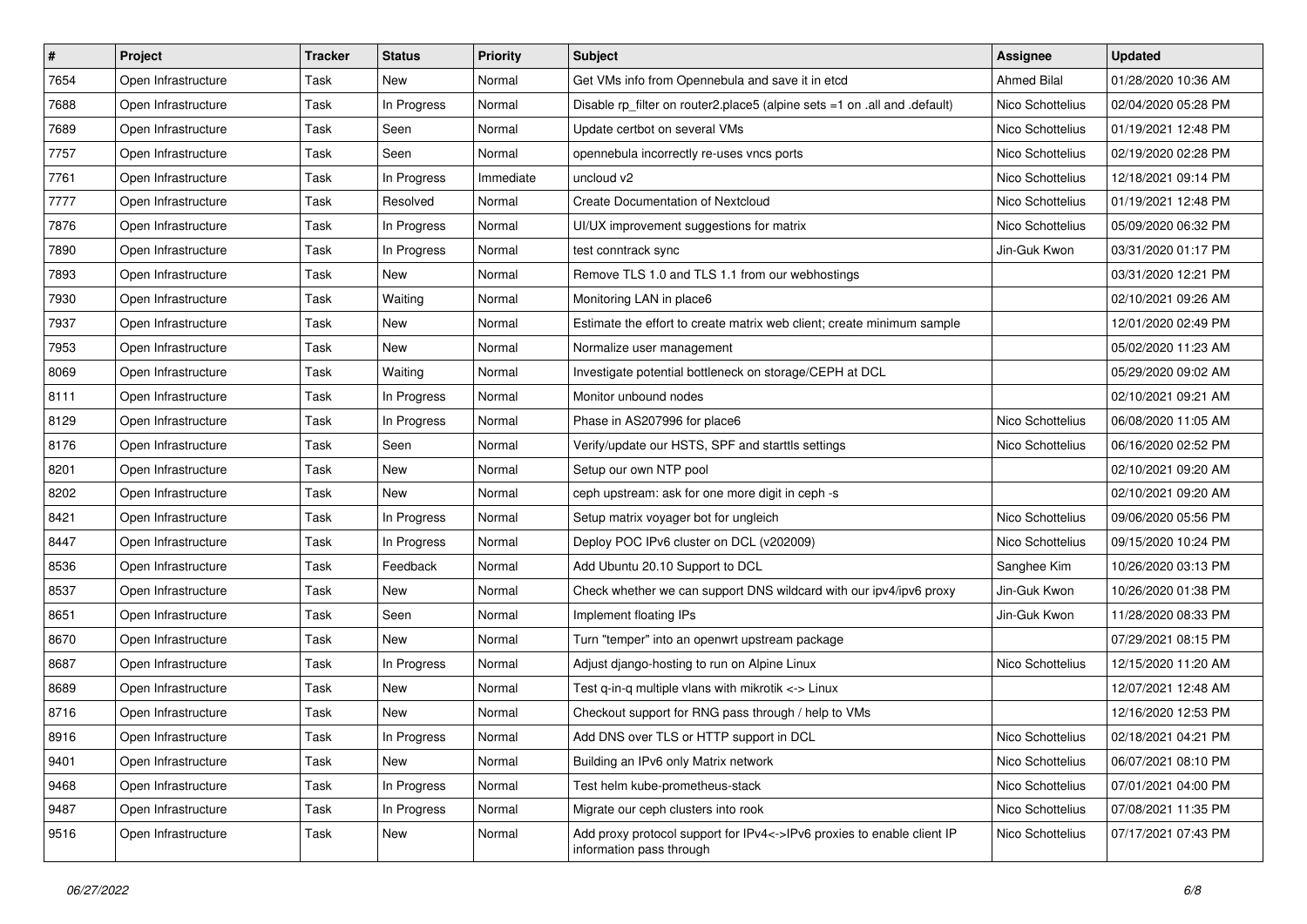| $\vert$ # | Project                              | <b>Tracker</b> | <b>Status</b> | <b>Priority</b> | Subject                                                                                          | <b>Assignee</b>  | <b>Updated</b>      |
|-----------|--------------------------------------|----------------|---------------|-----------------|--------------------------------------------------------------------------------------------------|------------------|---------------------|
| 9624      | Open Infrastructure                  | Task           | Seen          | Normal          | [user request] Add support for email hosting                                                     | Nico Schottelius | 08/09/2021 03:23 PM |
| 10091     | Open Infrastructure                  | Task           | In Progress   | Normal          | SBC router / board evaluation 2022                                                               | Nico Schottelius | 12/31/2021 11:01 PM |
| 10411     | Open Infrastructure                  | Task           | In Progress   | Normal          | Migrate ula.ungleich.ch into Kubernetes and upgrade it to latest Django                          | Nico Schottelius | 03/19/2022 07:46 PM |
| 5436      | queue                                | Task           | New           | Normal          | Figure out what the fortinet device is for and checkout if we have a use for                     |                  | 06/24/2019 12:27 PM |
| 5695      | queue                                | Task           | <b>New</b>    | Normal          | Create micro service that broadcasts events from opennebula on our<br>message bus                |                  | 06/23/2019 06:57 PM |
| 5789      | queue                                | Task           | <b>New</b>    | Normal          | Some issues to be cleared about userservice                                                      |                  | 06/23/2019 06:55 PM |
| 5808      | queue                                | Task           | New           | Normal          | Provide 2 ntp servers: one in place5, one in place6 and join the ntp pool                        |                  | 06/23/2019 06:55 PM |
| 5930      | queue                                | Task           | Waiting       | Normal          | [user request] Evaluate, if we can replace google analytics with<br>https://matomo.org/          |                  | 02/10/2021 08:49 AM |
| 6068      | queue                                | Task           | <b>New</b>    | Normal          | Move redash (lorawan.ungleich.ch) to a new IPv6 only VM in place6                                |                  | 06/23/2019 06:53 PM |
| 6211      | queue                                | Task           | New           | Normal          | Change nftrules on routers to DROP by default                                                    |                  | 06/28/2019 12:21 PM |
| 6452      | queue                                | Task           | New           | Normal          | Create a new django micro service: IPv6 wishlist                                                 |                  | 07/21/2019 08:43 PM |
| 6519      | queue                                | Task           | New           | Urgent          | Stabilisation spring 2019                                                                        |                  | 06/26/2019 12:07 PM |
| 6625      | queue                                | Task           | Feedback      | Normal          | Fix our dkim setup                                                                               | Nico Schottelius | 10/17/2019 10:29 AM |
| 6679      | queue                                | Task           | New           | Normal          | Create ungleich game, a flask based game to show system engineering<br>skills                    |                  | 11/06/2019 11:54 AM |
| 6685      | queue                                | Task           | New           | Normal          | Implement game challenges 1-6                                                                    |                  | 06/23/2019 07:02 PM |
| 6810      | queue                                | Task           | <b>New</b>    | Normal          | Add a wireguard prometheus exporter to our infrastructure                                        |                  | 07/17/2019 07:06 PM |
| 6811      | queue                                | Task           | New           | Normal          | Create a new easy to use cloud / vmm manager [project name: Kraut<br>cloud, crown cloud, ucloud] |                  | 06/09/2019 02:28 AM |
| 6981      | queue                                | Task           | New           | Normal          | Add encryption/signing of messages into RT (support.ungleich.ch)                                 |                  | 07/18/2019 11:13 AM |
| 7023      | Swiss School of Digital<br>Education | Task           | <b>New</b>    | Normal          | Create logo and register brand in Switzerland                                                    | Sanghee Kim      | 08/01/2019 10:48 PM |
| 7521      | Swiss School of Digital<br>Education | Task           | New           | Low             | Add IPv6 course offer                                                                            | Sanghee Kim      | 12/21/2019 03:15 PM |
| 7898      | Swiss School of Digital<br>Education | Task           | In Progress   | Normal          | Organise first Diango course (1 week)                                                            | Nico Schottelius | 06/15/2020 05:06 PM |
| 8298      | Swiss School of Digital<br>Education | Task           | New           | Normal          | Promote the first django course that happens on 27th of July                                     | Sanghee Kim      | 07/17/2020 10:50 AM |
| 9091      | Swiss School of Digital<br>Education | Task           | In Progress   | Normal          | Create, market and launch "Basic IPv6 Routing" Course                                            | Nico Schottelius | 04/02/2021 06:47 PM |
| 9294      | Swiss School of Digital<br>Education | Task           | New           | Normal          | Create plan for hosting Christian Folini and team                                                | Sanghee Kim      | 05/06/2021 03:09 PM |
| 9648      | Swiss School of Digital<br>Education | Task           | In Progress   | Normal          | Organise OWASP event / Christian Folini (2021-10-2330)                                           | Nico Schottelius | 08/19/2021 12:27 PM |